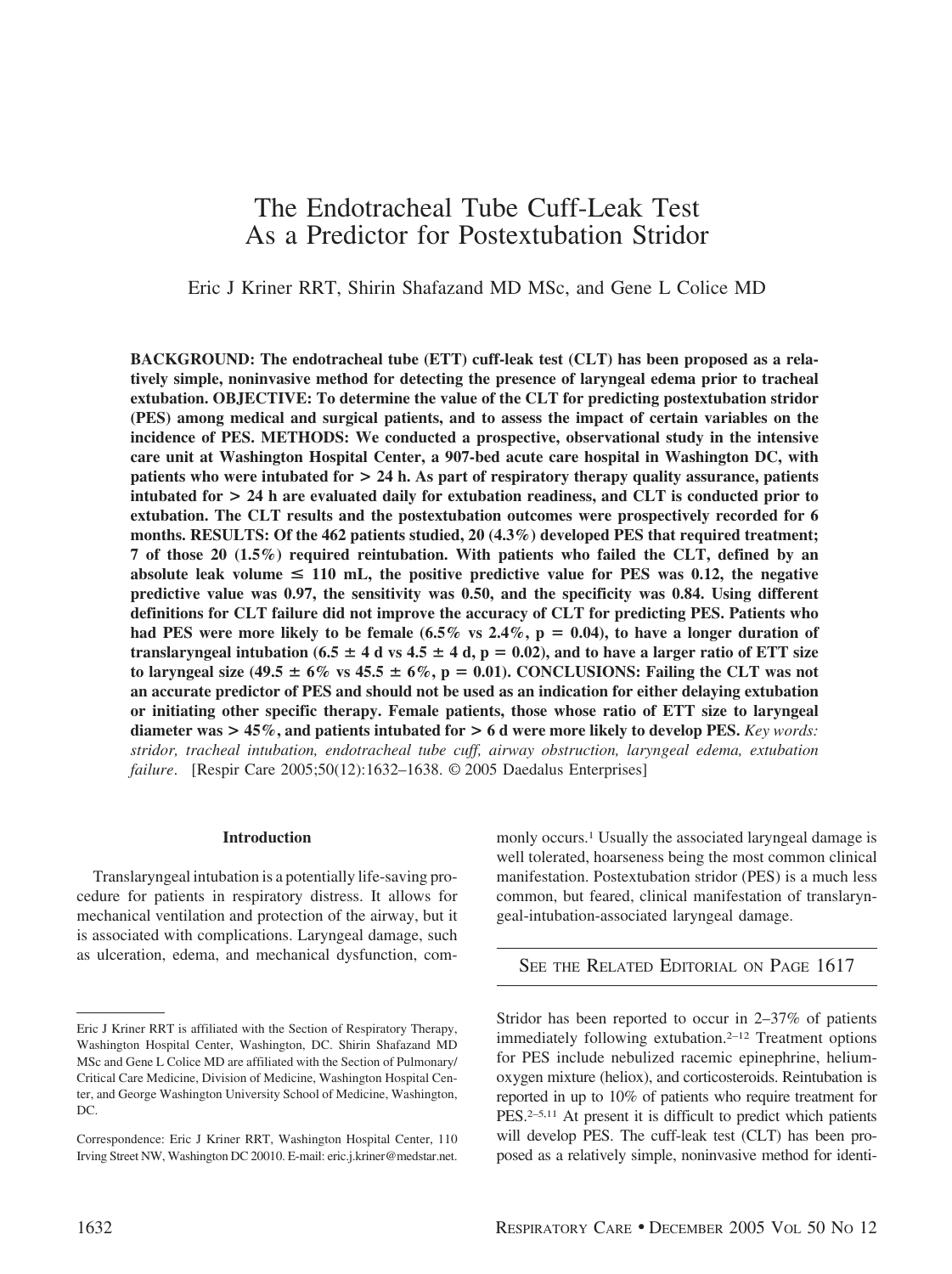fying patients at risk for PES. However, previous studies on the value of the CLT have been limited by small sample sizes (fewer than  $110$  patients)<sup>2-5,11</sup> and a narrow patient spectrum (pediatric, burn, or post-cardiac surgery).7,13–14

The primary objective of this study was to determine the value of the CLT for predicting PES in a large population of adult medical and surgical patients. A secondary objective was to determine the impact of certain variables, including the use of corticosteroids prior to extubation, duration of translaryngeal intubation, and the size of the endotracheal tube (ETT) relative to the diameter of the larynx, on the incidence of PES.

# **Methods**

This prospective study was conducted in the medical and surgical intensive care units of Washington Hospital Center, a 907-bed acute-care hospital in Washington DC. Approval for data collection in this study as part of the respiratory therapy quality assurance program was sought and granted by the institution's review board, which waived the requirement for informed consent.

All patients who require intubation at Washington Hospital Center, either pre-operatively or in emergency situations, are evaluated by an anesthesiologist. The ETTs have low-pressure, high-volume cuffs, and cuff pressure is maintained below 24 cm  $H_2O$ . Ventilator management and discontinuance are in accordance with Washington Hospital Center's standard-of-care practices, or at the discretion of the attending physician. As part of the respiratorytherapy quality assurance program, all patients intubated for  $> 24$  h are evaluated daily for extubation readiness. With each patient, prior to endotracheal extubation, the CLT is performed by one of the staff of the respiratory therapy department, all of whom are either certified or registered respiratory therapists. Over the previous 3 years the staff have routinely performed this procedure as a part of evaluation for extubation readiness.

To perform the CLT, the patient is placed in the semi-Fowler's position, suctioned intraorally and intratracheally, and put on the assist-control ventilation mode. With the ETT cuff inflated to the minimum occlusion volume, the mechanical exhaled volume is observed and recorded. Then the therapist deflates the ETT cuff. To ensure the exclusion of erroneous values due to escaped functional residual capacity resulting from positive end-expiratory pressure, the mechanical exhaled tidal volume is observed over the next 6 respiratory cycles. The average of the 3 lowest exhaled volumes is recorded. The cuff leak is calculated as the difference between the mechanical exhaled volume with the cuff inflated and the average of the 3 lowest exhaled volumes with the cuff deflated.

Following endotracheal extubation, patients are observed for symptoms and signs of PES. For the purpose of this study, a patient was considered to have PES if respiratory distress with inspiratory grunting, whistling, or wheezing developed in the 24 h following extubation and required physician-directed medical intervention beyond humidified oxygen therapy, including nebulized racemic epinephrine, heliox therapy, noninvasive positive-pressure ventilation, or reintubation.

From the medical record we collected date of intubation; date of extubation; ETT size; intubation route; whether the patient had been intubated previously, and, if so, the reason for reintubation; the actual volume of the cuff leak and the exhaled volume with the cuff inflated; any history of either laryngeal disease or smoke inhalation; and the initial indication for intubation. We recorded whether there was corticosteroid administration prior to extubation, as well as any treatment for PES.

We calculated the absolute volume of the cuff leak and the percentage of the volume leaked relative to the exhaled volume with the cuff inflated. The ratio of the ETT size to laryngeal size was determined using the regression equation developed by Higenbottam and Payne for estimating laryngeal anterior-posterior (A-P) diameter:15

A-P diameter (mm) =  $(33.9 \times \text{height [m]}) - 33.7$ 

In that study15 the A-P diameter of the larynx in the area of the vocal folds had a significant correlation with cadaveric height. Each patient's height was recorded, and the A-P diameter was deduced with that regression equation. The ratio was then established by comparing the outer diameter of the ETT to the determined A-P diameter of the larynx.

Data were analyzed with commercially available software (SPSS for Windows, version 10.0, SPSS, Chicago, Illinois). All continuous variables are reported as means  $\pm$ SD. Frequencies are used to describe categorical data. The unpaired *t* test was used to compare differences between patients with and without PES for continuous variables, and the chi-square test was used for categorical variables. Previous investigations<sup>2,4</sup> on the performance of the CLT have used receiver-operating-characteristic curves to determine threshold values for absolute cuff-leak volume and cuff-leak volume as a percent of the exhaled volume that would predict PES. Miller and Cole<sup>4</sup> found that  $\leq 110$ mL of absolute volume predicted PES. De Bast et al,2 using an alternative approach, found that  $\leq 15.5\%$  of the exhaled volume predicted PES. In this study an absolute volume  $\lt$  110 mL or 15.5% of exhaled volume was considered a CLT failure, and sensitivity, specificity, positive predictive value, and negative predictive value of the CLT were calculated with those thresholds. In addition, likelihood ratios of a positive test result and a negative test result were calculated. The diagnostic accuracy of the absolute cuff-leak volume and the percent of exhaled cuff-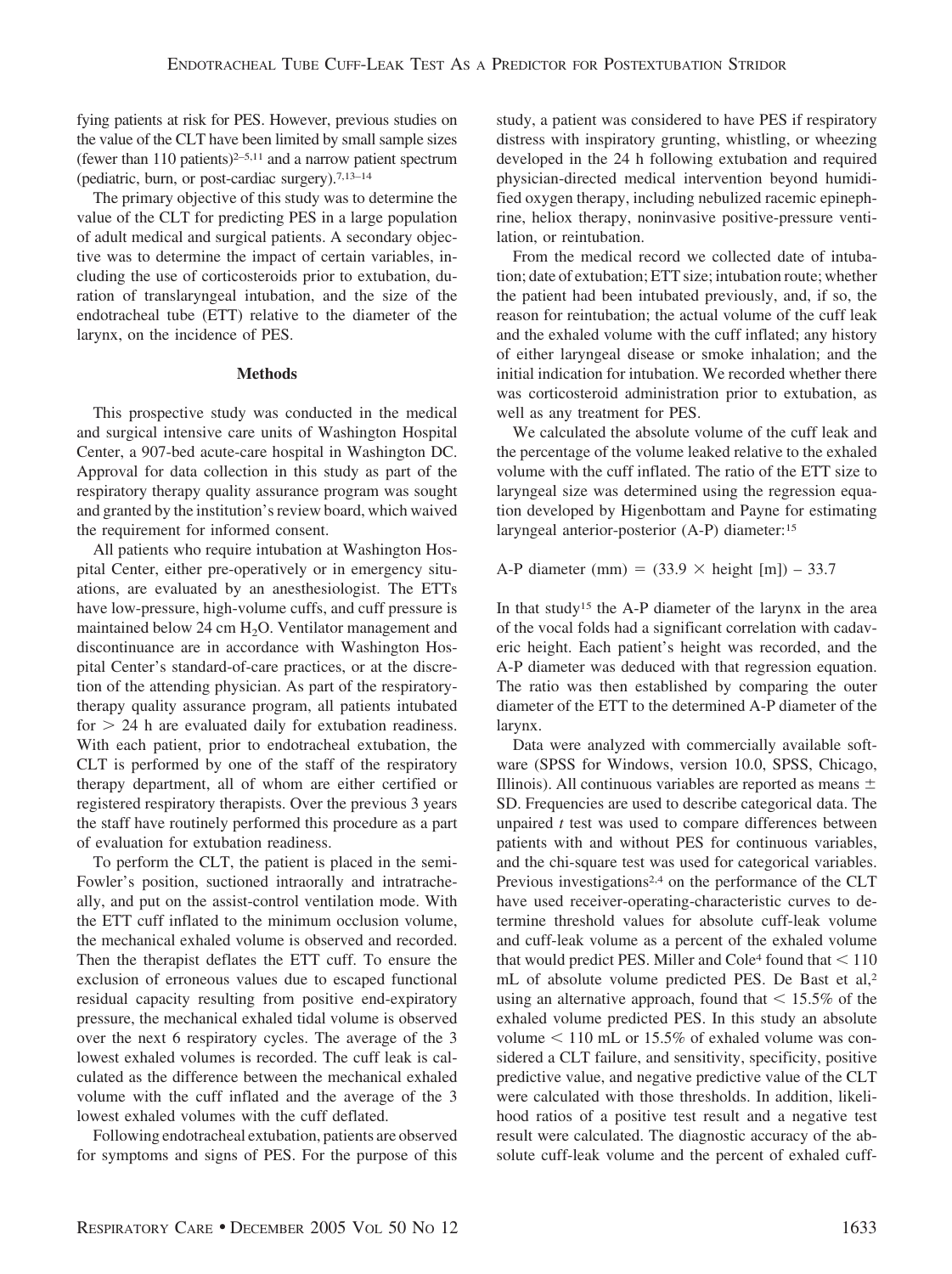| Table 1. | Characteristics of Study Participants* |  |  |
|----------|----------------------------------------|--|--|
|          |                                        |  |  |

| Age (mean $\pm$ SD y)                                                      | $61 \pm 17$ |
|----------------------------------------------------------------------------|-------------|
| Sex (M/F)                                                                  | 246/216     |
| Service (medical/surgical)                                                 | 212/250     |
| Patients with history of laryngeal disease<br>(number and $\%$ )           | 15(3.2)     |
| Patients with smoke inhalation (number and $\%$ )                          | 5(1.1)      |
| Intubation route (oral/nasal)                                              | 454/8       |
| Duration of translaryngeal intubation<br>$mean \pm SD d$                   | $5 \pm 4$   |
| Patients who received pre-extubation corticosteroids<br>(number and $\%$ ) | 106(22.9)   |
| Ratio of ETT size to laryngeal size                                        | $46 \pm 6$  |
| (mean $\pm$ SD %)                                                          |             |
| $n = 462$                                                                  |             |
| $ETT = endotracheal tube$                                                  |             |

leak volume approaches for the CLT were assessed with receiver-operating-characteristic curves.16 These curves were visually inspected individually for ideal threshold values.

## **Results**

The study was conducted over a 6-month period from August 1, 2002, to January 31, 2003, during which 922 patients were intubated for  $> 24$  h. CLTs were not performed on 460 of those patients, because of death (108), self-extubation (59), tracheostomy (144), or the omission of the CLT prior to extubation (149). Seven of the 149 patients (1.5%) who did not undergo a CLT were treated for PES. A pre-extubation CLT was performed on the remaining 462 patients.

Table 1 shows the demographic and baseline characteristics of the 462 study patients. Only 15 patients had a prior history of laryngeal or oropharyngeal disease, and only 5 had a history of smoke inhalation. The majority of patients (454, 98.3%) were intubated using the traditional oral route; 8 patients were nasally intubated.

There were 82 patients who failed the CLT as defined by an absolute volume  $\leq 110$  mL. Ten of those patients developed PES. There were 380 patients who passed the CLT, 10 of whom developed PES. Based on those values, the positive predictive value for PES following a failed CLT was 0.12 and the negative predictive value was 0.97 (Table 2). Sensitivity and specificity for this threshold were 0.50 and 0.84, respectively.

The alternative approach ( $\leq 15.5\%$  of the exhaled tidal volume) had similar performance characteristics. Of the 48 patients who failed the CLT, 7 developed PES, and of the 414 patients who passed the CLT, 13 developed PES. With this approach, the failed CLT had a positive predictive value of 0.15, a negative predictive value of 0.97, a sensitivity of 0.35, and a specificity of 0.91 (Fig. 1). Based on those performance characteristics, the likelihood ratio of a positive test (ie, the probability of a failed CLT in a patient with PES compared to the probability of a failed CLT in a patient without PES) is 3.07 for absolute volume and 3.77 for percentage of volume. The likelihood ratio of a negative test (ie, the probability of passing the CLT in a patient with PES compared to the probability of passing the CLT in a patient without PES) is 0.59 for absolute volume and 0.72 for percentage of volume. Visual inspection of the 2 receiver-operating-characteristic curves showed that they were very similar and failed to identify specific threshold values as accurate predictors of PES (see Fig. 1).

Twenty patients in this study developed PES, making the prevalence or pre-test probability of PES in the study population 4.3% (20/462). Table 3 shows the demographic data, baseline characteristics, and the immediate postextubation medical outcomes of the 20 patients who were treated for stridor. Five patients (25%) whose PES was severe required immediate reintubation. Fifteen patients received nebulized racemic epinephrine. Four of those patients required intervention in addition to the initial racemic epinephrine; 2 patients were given heliox therapy noninvasively, and 2 patients subsequently required reintubation. Reintubation due to PES occurred in 1.5% (7/462) of patients.

As a secondary analysis, Table 4 compares the demographic data and baseline characteristics of patients with and without stridor. There were no significant differences between the 2 groups in mean age  $(p = 0.92)$  or the hospital service in which the patient was managed ( $p =$ 0.32). PES occurred more often among female patients  $(6.5\% \text{ or } 14/216)$  than male patients  $(2.4\% \text{ or } 6/246)$  (p = 0.04). In addition, patients with PES had longer duration of translaryngeal intubation (6.5  $\pm$  4 vs 4.5  $\pm$  4 d, p = 0.02) and larger ETT/laryngeal size ratio (49.5  $\pm$  6 vs  $45.5 \pm 6\%, p = 0.01$ ) than patients without PES. Cuff leak, expressed as either absolute volume ( $148 \pm 143$  mL vs  $277 \pm 149$  mL, p < 0.001) or as percentage of tidal volume (30  $\pm$  27% vs 55  $\pm$  26%, p < 0.001), was smaller among patients with PES. Of the 106 patients who received corticosteroids prior to extubation, 5.7% (6/106) developed PES, versus 3.9% (14/356) of patients who did not receive corticosteroids ( $p = 0.06$ ).

Based on the range for duration of translaryngeal intubation in the patients who developed PES (data not shown), 6 d was used as a threshold for determining if there was an increased risk of PES associated with duration of translaryngeal intubation. With that threshold, 7.1% (9/127) of patients intubated for  $\geq 6$  d developed stridor, and 3.3% (11/335) of patients intubated for  $\leq 6$  d developed stridor  $(p = 0.02)$ . Based on the range for the ETT/laryngeal size ratio (data not shown), a ratio of 45% was used as a threshold.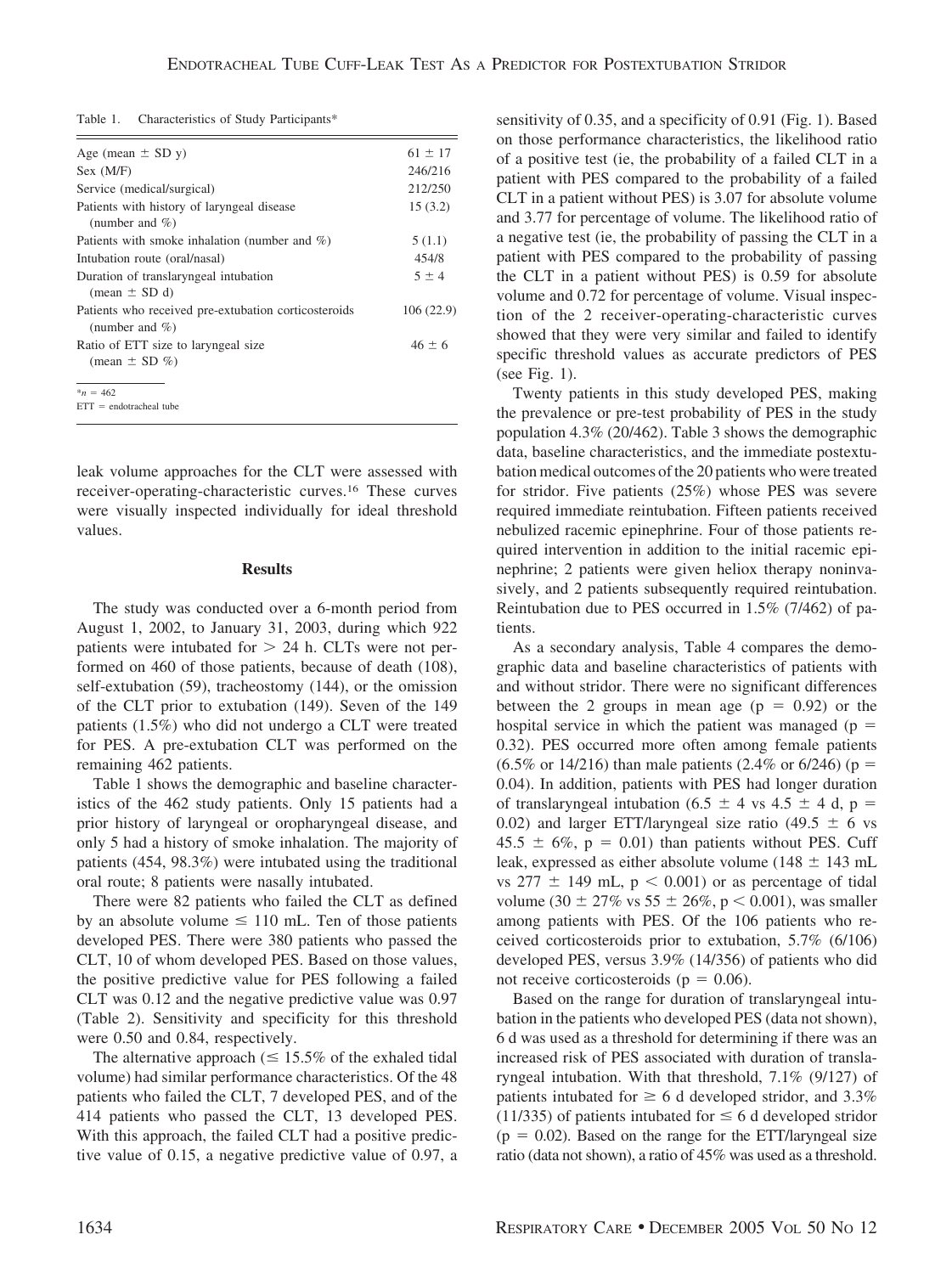|                                     | Received<br>Treatment<br>for Stridor | Did Not<br>Receive<br>Treatment<br>for Stridor | Characteristics                                                                                    |
|-------------------------------------|--------------------------------------|------------------------------------------------|----------------------------------------------------------------------------------------------------|
| Failed cuff-leak test $(< 110$ mL)  | 10                                   | 72                                             | $PPV = 0.12$                                                                                       |
| Passed cuff-leak test ( $> 110$ mL) | 10                                   | 370                                            | $NPV = 0.97$<br>Sensitivity = $0.50$<br>Specificity $= 0.84$<br>LR $(+) = 3.07$<br>LR $(-) = 0.60$ |
| Failed cuff-leak test ( $<$ 15.5%)  | 7                                    | 41                                             | $PPV = 0.15$                                                                                       |
| Passed cuff-leak test ( $> 15.5\%)$ | 13                                   | 401                                            | $NPV = 0.97$<br>Sensitivity = $0.35$<br>Specificity = $0.91$<br>$LR (+) = 3.77$<br>$LR (-) = 0.72$ |
| $PPV = positive$ predictive value   |                                      |                                                |                                                                                                    |

|  | Table 2. Incidence of Stridor Relative to Absolute Volume of Cuff Leak, and to Cuff Leak As a Percentage of Exhaled Volume |  |  |  |  |
|--|----------------------------------------------------------------------------------------------------------------------------|--|--|--|--|
|--|----------------------------------------------------------------------------------------------------------------------------|--|--|--|--|

 $NPV$  = negative predictive value

 $LR (+) = positive likelihood ratio$ 

 $LR$  (-) = negative likelihood ratio



Fig. 1. Receiver-operating-characteristic curves for absolute volume of cuff leak and for cuff leak as a percentage of the exhaled tidal volume.

With that threshold, 2.4% (6/251) of patients with a ratio  $\leq$ 45% developed stridor, and 6.6% (14/211) of patients with a ratio  $> 45\%$  developed stridor ( $p = 0.01$ ).

# **Discussion**

This study evaluated the performance characteristics of the CLT and the potential impact of certain variables on the incidence of PES in a large cohort of adult medical and surgical intensive-care patients. The performance characteristics of the CLT were insufficient for the test results to be used in routine treatment decisions. Specifically, the data show that failing the CLT is not a useful predictor of PES and should not delay extubation or lead to the initiation of specific prophylactic treatment. The receiver-operating-characteristic analysis showed that neither of the tested indices for cuff-leak failure, expressed as absolute volume or percent of exhaled volume performed similarly,

was predictive of PES. There were significant relationships between certain variables and the probability of PES. Female sex, prolonged intubation, and a large ETT size in relation to laryngeal size were associated in this study with a higher risk of PES. Treatment with corticosteroids prior to extubation was not associated with a lower risk of PES.

PES in the adult population is reported in 2–37% of cases.<sup>2-4,6,8,11</sup> Such variability is the result of a lack of uniform diagnostic criteria for PES. The diagnosis of PES can be subjectively made by clinical end points, such as prolonged inspiratory phase and use of accessory muscles, or the requirement of treatment. Miller and Cole defined PES as respiratory distress associated with a high-pitched whistling that required treatment, and reported PES in 6% of cases.4 Darmon et al reported PES in 4.2% of cases, diagnosed using clinical end points.6 We used clinical criteria similar to those used in these studies,4,6 and the prevalence (or pre-CLT test probability) of PES of 4.3% in our study was well within the reported adult range. Based on this pre-test probability of PES and a likelihood ratio of about 3 for a positive test, the probability of developing PES with a failed CLT would be only  $12\%$ .<sup>17</sup> This posttest probability of PES is too low to be relied upon for clinical decision making. It could be argued that the CLT might be more valuable in a patient population with a higher pre-test probability of PES. However, the low likelihood ratio of about 3 for a failed CLT indicates that that is not the case. Assume the case of a patient with upperairway thermal injury and a pre-test probability of 60% for PES. A failed CLT with a likelihood ratio of about 3 would increase the post-test probability to 82%, and a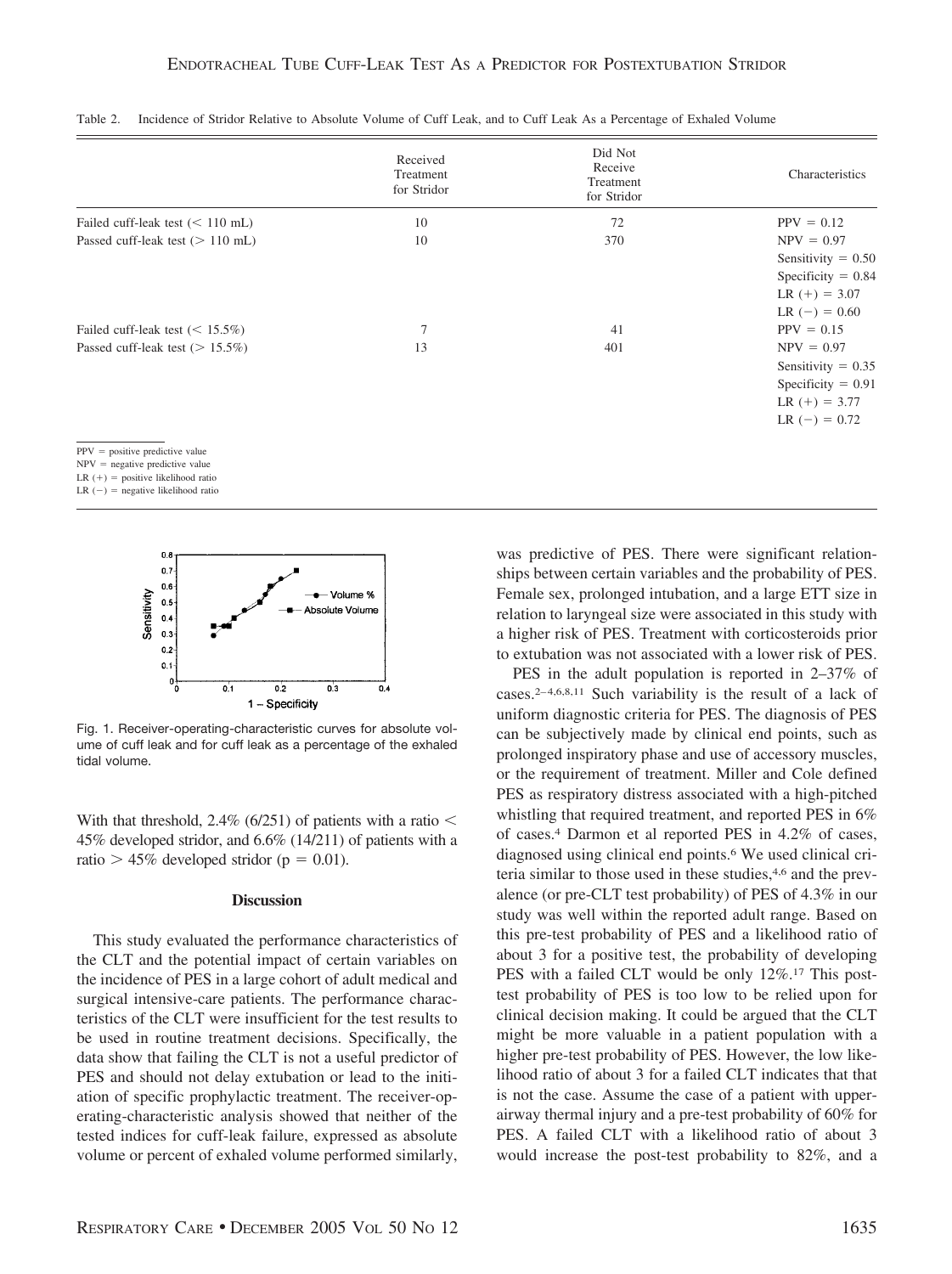| M |                | Size $(\%)$ | (mL)         | $%$ of $V_T$<br>Leak | of<br>Steroids | <b>Treatment for Stridor</b>      |
|---|----------------|-------------|--------------|----------------------|----------------|-----------------------------------|
|   | 3              | 47          | $\mathbf{0}$ | $\overline{0}$       | N <sub>0</sub> | Racemic epinephrine               |
| M | $\overline{4}$ | 38          | $\Omega$     | $\Omega$             | N <sub>o</sub> | Racemic epinephrine               |
| F | 11             | 51          | 10           | 2                    | No             | Racemic epinephrine               |
| F | 12             | 51          | 10           | $\overline{c}$       | N <sub>0</sub> | Racemic epinephrine               |
| F | 12             | 46          | 80           | 14                   | N <sub>0</sub> | Racemic epinephrine               |
| F | $\overline{2}$ | 57          | 100          | 25                   | Yes            | Racemic epinephrine               |
| F | 8              | 55          | 120          | 25                   | Yes            | Racemic epinephrine               |
| M | 5              | 45          | 149          | 28                   | Yes            | Racemic epinephrine               |
| F | 3              | 44          | 283          | 63                   | N <sub>o</sub> | Racemic epinephrine               |
| M | 12             | 58          | 330          | 73                   | N <sub>0</sub> | Racemic epinephrine               |
| M | 9              | 42          | 430          | 78                   | N <sub>o</sub> | Racemic epinephrine               |
| F | 14             | 61          | 50           | 17                   | N <sub>0</sub> | Racemic epinephrine, heliox       |
| F | 5              | 46          | 136          | 32                   | Yes            | Racemic epinephrine, heliox       |
| F | 3              | 52          | 10           | 3                    | Yes            | Racemic epinephrine, reintubation |
| M | 6              | 43          | 460          | 75                   | N <sub>o</sub> | Racemic epinephrine, reintubation |
| F | 8              | 48          | 50           | 20                   | N <sub>0</sub> | reintubation                      |
| F | 2              | 45          | 105          | 14                   | Yes            | reintubation                      |
| M | 5              | 48          | 120          | 30                   | N <sub>0</sub> | reintubation                      |
| F | $\overline{c}$ | 51          | 220          | 49                   | N <sub>o</sub> | reintubation                      |
| F | $\overline{2}$ | 62          | 300          | 60                   | Yes            | reintubation                      |

Table 3. Characteristics of the 20 Patients Treated for Stridor

 $V_T$  = tidal volume

| Table 4. | Characteristics of Patients With and Without Stridor* |  |  |  |  |
|----------|-------------------------------------------------------|--|--|--|--|
|----------|-------------------------------------------------------|--|--|--|--|

|                                                           | Patients With<br>Stridor | Patients Without<br>Stridor | p           |
|-----------------------------------------------------------|--------------------------|-----------------------------|-------------|
| Number of patients                                        | 20                       | 442                         | NA.         |
| Age (mean $\pm$ SD y)                                     | $62 \pm 18$              | $61 \pm 17$                 | 0.92        |
| Sex (M/F)                                                 | 6/14                     | 240/202                     | 0.04        |
| Service (medical/surgical)                                | 7/13                     | 205/237                     | 0.32        |
| Duration of translaryngeal intubation (mean $\pm$ SD d)   | $6.5 \pm 4$              | $4.5 \pm 4$                 | 0.02        |
| Ratio of ETT size to laryngeal size (mean $\pm$ SD %)     | $49.5 \pm 6$             | $45.5 \pm 6$                | 0.01        |
| Cuff leak (mean $\pm$ SD mL)                              | $148 \pm 143$            | $277 \pm 149$               | ${}< 0.001$ |
| Cuff leak (mean $\pm$ SD % of $V_T$ )                     | $30 \pm 27$              | $55 \pm 26$                 | ${}< 0.001$ |
| Pre-extubation administration of corticosteroids (yes/no) | 6/14                     | 100/342                     | 0.06        |
| $n = 462$                                                 |                          |                             |             |
| $NA = Not applicable$                                     |                          |                             |             |

 $ETT = endotracheal tube$ 

 $V_T$  = tidal volume

passed CLT with a likelihood ratio of about 0.6 would decrease the post-test probability to 47%. The difference between the pre-test probability and the post-test probability in this case would not be great enough to substantially alter care plans.

Previous studies have utilized receiver-operating-characteristic analysis to identify thresholds for predicting PES. Using thresholds of an absolute volume of 110 mL and a percent-of-exhaled-volume of 15.5%, as predicted from earlier studies,<sup>2,4</sup> we found that the CLT had poor positive predictive value. Receiver-operating-characteristic analysis with our data showed that the absolute volume and the percent-of-exhaled volume provided similar information and that there was no apparent threshold for better performance characteristics. Our study was similar to others with respect to population characteristics and the standardized

 $ETT =$ = endotracheal tube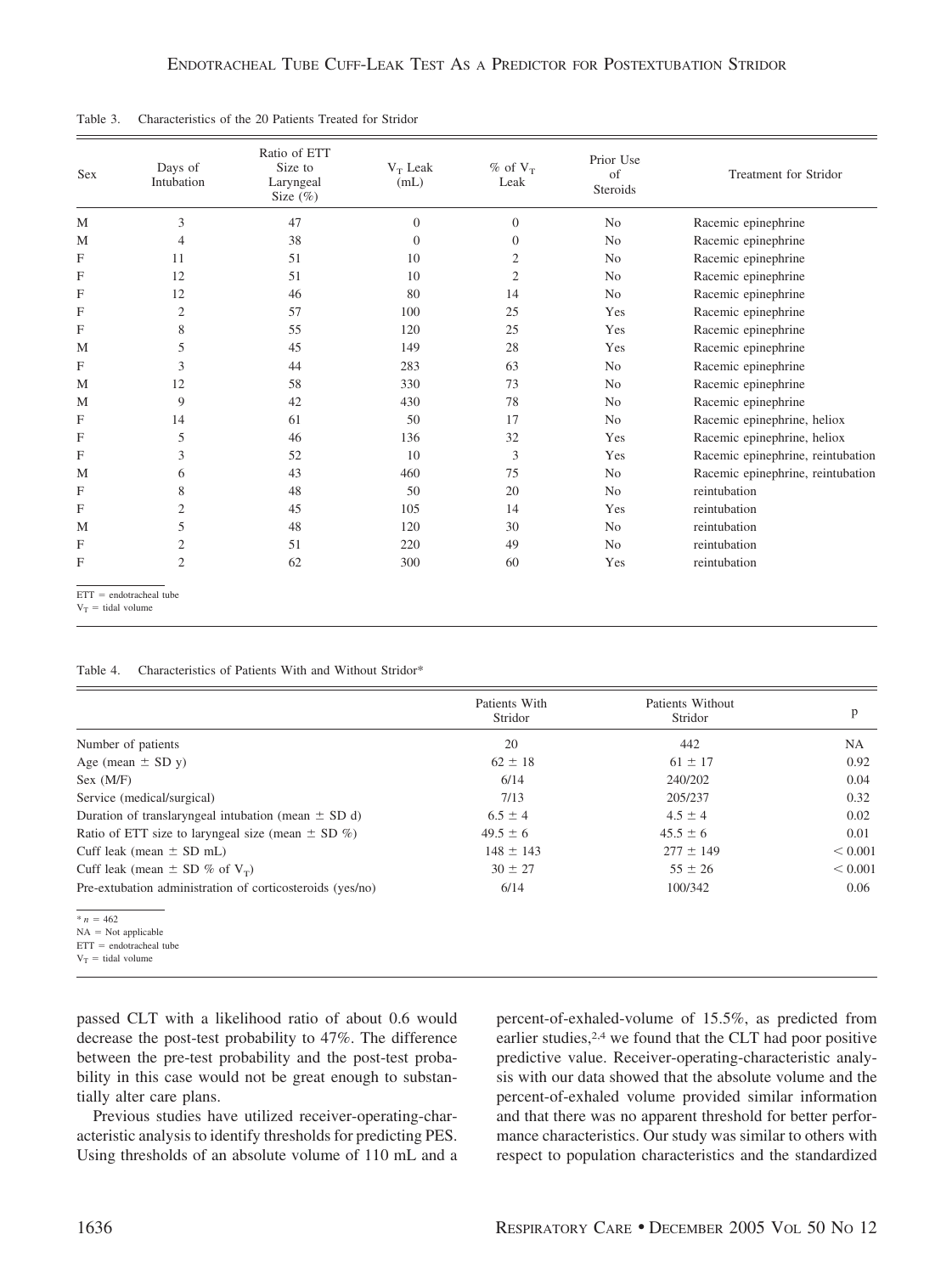manner in which the CLT was performed, but was conducted on a larger cohort of patients. We believe this to be an explanation for the contrary conclusions.

The pathogenesis of laryngeal injury and edema from translaryngeal intubation is well understood. It is probably related to abrasion of the larynx due to pressure and friction, and is laryngoscopically identified in up to 94% of patients following extubation.<sup>1</sup> However, it is not well understood why most patients suffer only mild hoarseness after extubation, while clinically relevant laryngeal injury, PES, occurs in only a small fraction of these patients. Laryngeal edema is postulated to be more prevalent in female patients due to subtle differences in specific anatomic features of the larynx, such as a thinner mucosa covering the cartilage of the vocal process,<sup>6</sup> less resistance to trauma,<sup>6,8</sup> and a smaller laryngeal diameter.<sup>6,8</sup>

The study by Darmon et al, which is the largest to date, with 700 patients, found an association between female sex and the duration of intubation and PES.<sup>6</sup> Similarly, in this study, the patients who were more likely to develop PES were female and had undergone prolonged translaryngeal intubation, and they had a larger ratio of ETT size to laryngeal size. These associations are consistent with the hypothesis that abrasion, friction, and pressure on the laryngeal mucosa cause laryngeal injury.

Laryngeal inflammation and edema are thought to contribute to PES. Consequently, it has been hypothesized that corticosteroids might prevent the development of laryngeal injury severe enough to cause PES. However, several double-blind randomized controlled studies have found dexamethasone6 and hydrocortisone8 ineffective in preventing PES. In this study we found that patients who had been receiving corticosteroids for other reasons prior to extubation were not protected from developing PES. Although the efficacy of any specific corticosteroid treatment was not assessed or controlled in this study, our results are consistent with the findings of others that corticosteroids do not reduce the risk of PES.

This study has several strengths. A large number of patients, from both medical and surgical services, who had been intubated for prolonged periods were included. The CLT was conducted in a standardized fashion that facilitated collection and comparison of quantitative data. Although, to our knowledge, no study has tested the interobserver and intra-observer variability of the quantitative CLT in the adult population, Pettignano et al proved the CLT to be reproducible and operator-independent, using a different standardized approach.18 Our definition of stridor was based on the need for medical intervention related to respiratory distress associated with stridor, making the definition highly relevant clinically. However, there is no standardized protocol for the treatment of PES, and inferences to the degree of PES may be ambiguous. Ideally, laryngoscopic visualization of the glottis, larynx, and sub-

glottic area, or spirometry, would have been performed as independent corroboration of upper-airway obstruction in patients clinically recognized with PES, but it was not possible to perform these tests in a standardized and timely fashion and still provide optimal clinical care.

There may be inherent limitations, both theoretical and technical, in the CLT's ability to predict PES. When performing the CLT, laryngeal edema is assumed to be present if expiratory flow into the upper airway is nonexistent. However, turbulent flow in the upper airway is dependent upon several factors, including compliance of the lung, airway resistance, respiratory mechanics, and the degree of muscular passivity during the expiratory cycle. Neither this study nor any other has analyzed the effects of lung mechanics and properties with respect to abnormal expiratory flow in the upper airway, and their impact on the CLT. In addition, expiratory flow through the upper airway is influenced by the size relationship of the ETT to the larynx. If the ETT size is large in relation to the laryngeal size, expiratory flow into the upper airway may be hindered, even in the absence of laryngeal edema. Hence, the CLT may accurately identify decreased expiratory flow through the upper airway, but this may be due to mechanical factors other than laryngeal edema. This may explain the high false-positive rate for the CLT in this study. A majority of patients in this study who had a false positive CLT (44/72 or 61%) had an ETT/laryngeal size ratio  $\geq 45\%$ .

## **Conclusions**

In summary, failure of the CLT, expressed as either the absolute volume or as a percentage of the exhaled volume, is an unreliable predictor of PES and should not be used as an indication for either delaying extubation or initiating other specific therapy. In our study the relative risk of PES was higher in patients with consistent abrasion-promoting variables, specifically: prolonged translaryngeal intubation, a ratio of ETT size to laryngeal size  $\geq 45\%$ , and female sex. Pre-extubation corticosteroids did not decrease the incidence of PES. Further study is needed to better understand the correlation between the abrasion-promoting variables and the development of laryngeal edema severe enough to cause PES.

## **REFERENCES**

- 1. Colice G, Stuckel T, Dain B. Laryngeal complications of prolonged intubation. Chest 1989;96(4):877–884.
- 2. De Bast Y, De Backer D, Moraine JJ, Lemaire M, Vandenborght C, Vincent JL. The cuff leak test to predict failure of tracheal extubation for laryngeal edema. Intensive Care Med 2002;28(9):1267–1272.
- 3. Marik PE. The cuff-leak test as a predictor of postextubation stridor: a prospective study. Respir Care 1996;41(6):509–511.
- 4. Miller R, Cole R. Association between reduced cuff-leak volume and postextubation stridor. Chest 1996;110(4):1035–1040.